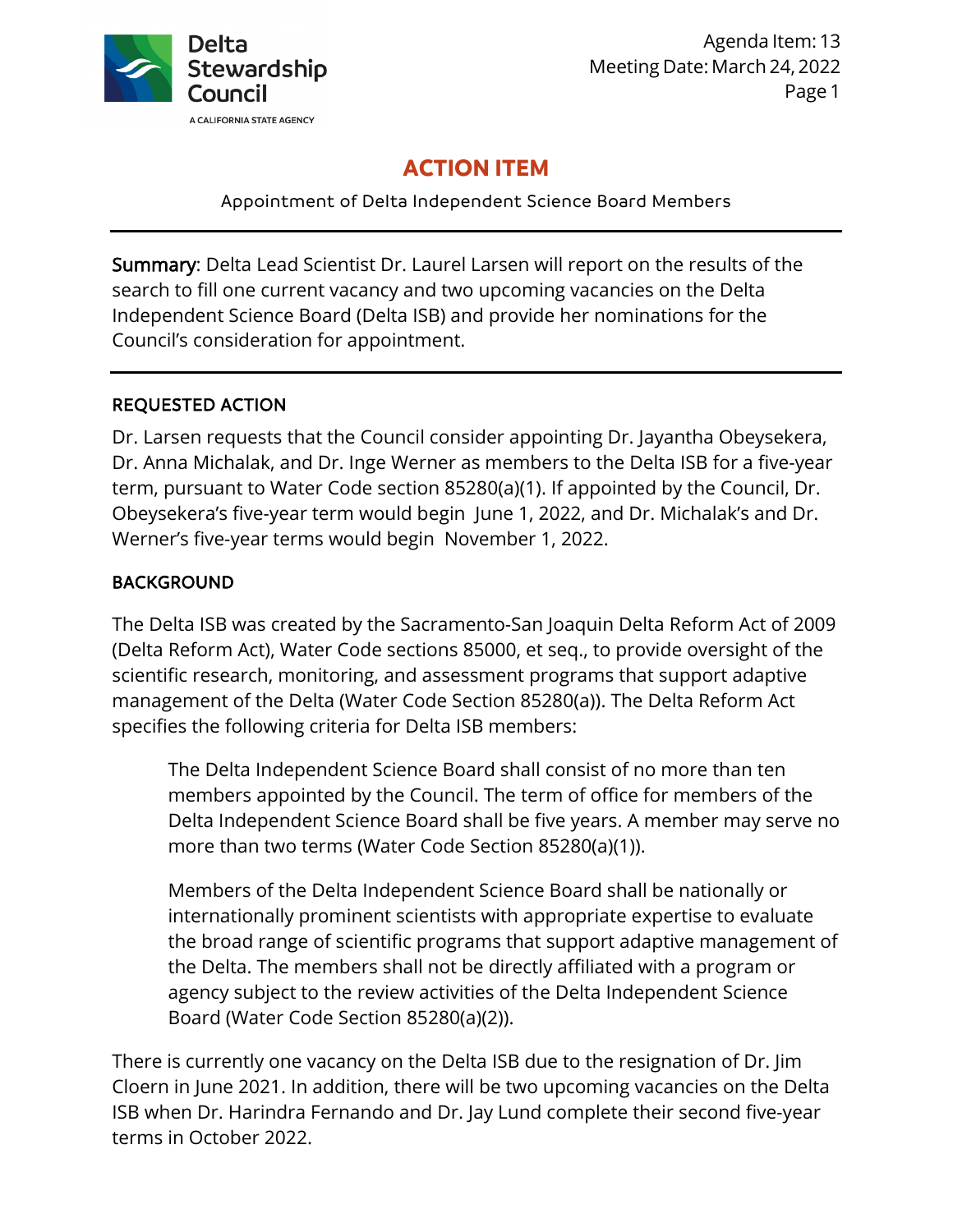The search to fill these positions began in October 2021 with the posting of a recruitment notice advertising for internationally prominent scientists with a wide range of expertise to serve on the Delta ISB. The recruitment notice solicited prominent scientists with expertise in water resources engineering, hydrodynamics, climate science, algal or invasive species ecology, or ecotoxicology. The recruitment notice was distributed via the Delta Stewardship Council listserv and other organizations, including: (1) the Coastal and Estuarine Research Federation, (2) the National Society of Black Engineers, (3) International Association for Society and Natural Resources, and (4) the Association of Women in Water, Energy, and the Environment. In addition, Dr. Larsen contacted individuals to apply for the positions based on input from current and former Delta ISB members and the larger Delta community.

Applications were due by November 30, 2021, for the first round of review, and by February 1, 2022, for the second round of review. Application materials included a letter of interest, a curriculum vitae, and a list of five references. Ten applications were received for the three positions.

## DELTA ISB NOMINATIONS

Dr. Larsen, with staff from the Delta Science Program and the U.S. Geological Survey, reviewed the ten applications and selected five candidates for interviews based on prior work on panels, publication record, engagement on resource management issues, experience working in complex systems, and the expertise that they would bring to the Delta ISB. Based on the application materials, interviews, and reference checks, Dr. Larsen would like to nominate the following three individuals, whose qualifications are described below, for the Council's consideration for appointment to the Delta ISB for a five-year term, pursuant to Water Code section 85280(a)(1): Dr. Jayantha Obeysekera, Dr. Anna Michalak, and Dr. Inge Werner.

All of the nominees meet the criteria specified in the Delta Reform Act for Delta ISB members (Water Code section 85280(a)(2)). If appointed by the Council, Dr. Obeysekera's five-year term would begin on June 1, 2022, while Dr. Michalak's and Dr. Werner's terms will begin on November 1, 2022.

## Dr. Jayantha Obeysekera

Director, Sea Level Solutions Center, Institute of Environment, Florida International University, Miami

Dr. Obeysekera has extensive national and international experience in the planning and management of water resources systems, with particular emphasis on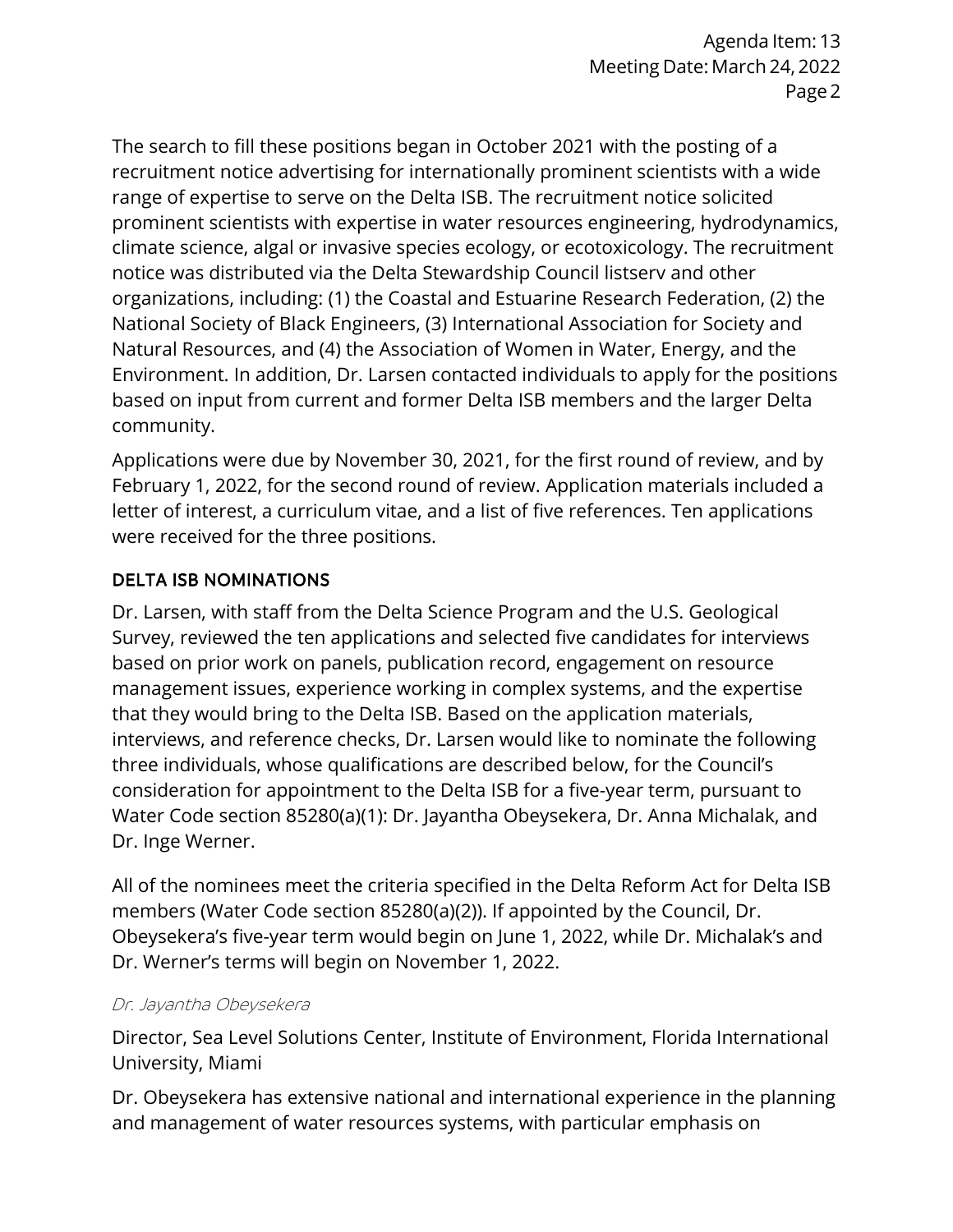modeling and implications of climate change. Before joining the Florida International University, he managed a large group of hydrologic and environmental modelers, directed the modeling associated with the Comprehensive Everglades Restoration Program and climate change projections, and helped establish the Interagency Modeling Center at the South Florida Water Management District. Dr. Obeysekera has served as a member of several committees of the National Academy, including those associated with the Sustainable Water & Environmental Management in California Bay-Delta, California Bay Delta Conservation Plan, Edwards Aquifer in Texas, and the Klamath River in Oregon. He was a member of the federal advisory committee that directed the development of the 2014 National Climate Assessment and co-authored several sea level rise projections reports published by the National Oceanic and Atmospheric Administration. Dr. Obeysekera was also a member of the Coastal Assessment Regional Scenario Working Group associated with the Department of Defense in the United States. Currently, Dr. Obeysekera serves as a Director of the Sea Level Solutions Center at Florida International University.

Dr. Obeysekera holds a bachelor's degree in Civil Engineering from the University of Sri Lanka, M. Eng. from the University of Roorkee, India, and a Ph.D. in Civil Engineering from Colorado State University. Dr. Obeysekera has co-authored over 70 research articles in numerous peer-reviewed journals. He is a recipient of the 2015 Norman Medal of the American Society of Civil Engineers for a technical paper that makes a definitive contribution to engineering.

For more information, please refer to Dr. Obeysekera's curriculum vitae (Attachment 1).

#### Dr. Anna Michalak

Director, Department of Global Ecology, Carnegie Institution for Science, Stanford, California

Dr. Michalak's research interests lie in two areas. The first is assessing the impacts of climate change on inland and coastal water quality via influences on nutrient delivery to, and on conditions within, water bodies. The second area is understanding and quantifying the cycling and emissions of greenhouse gases at the Earth's surface at urban to global scales – scales directly relevant to informing climate and policy – primarily through the use of atmospheric observations that provide the clearest constraints at these critical scales. Her approach is highly datadriven, with a common methodological thread being the development and application of methods for optimizing the use of limited in situ and remote sensing environmental data. Dr. Michalak is the Director of the Department of Global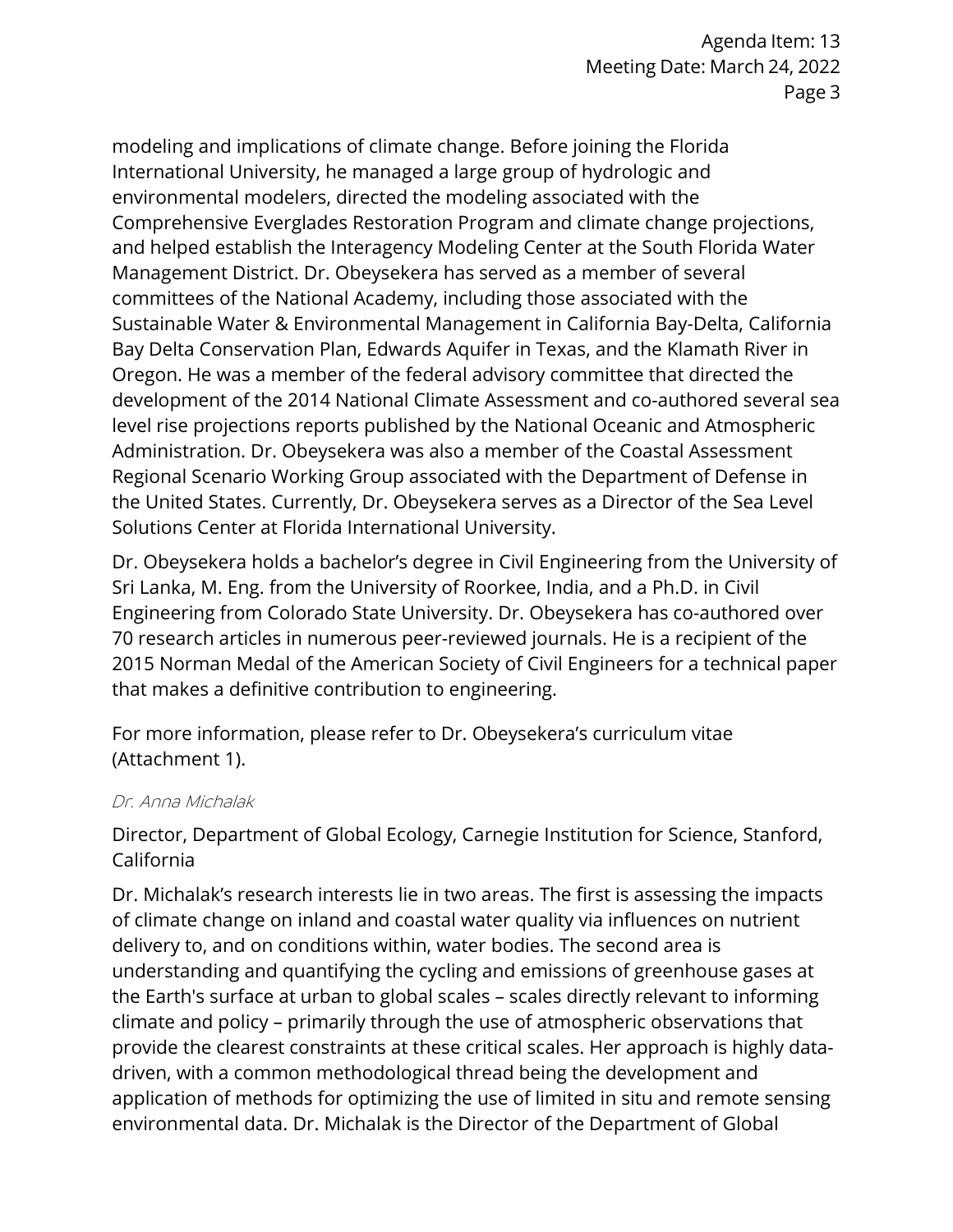Ecology of the Carnegie Institution for Science and a Professor in the Department of Earth System Science and the Department of Biology at Stanford University. Previously, she was the Frank and Brooke Transue Faculty Scholar and Associate Professor at the University of Michigan in Ann Arbor, with appointments in the Department of Civil and Environmental Engineering and the Department of Atmospheric Oceanic and Space Sciences.

Dr. Michalak holds a Ph.D. and M.S. in Civil and Environmental Engineering from Stanford University and a B.Sc.(Eng.) in Environmental Engineering from the University of Guelph, Canada. Dr. Michalak is the lead author of the U.S. Carbon Cycle Science Plan, Chair of the Scientific Advisory Board for the European Integrated Carbon Observation System, and Member of the National Academies Committee on Earth Sciences and Applications from Space. Dr. Michalak has published 139 scientific papers.

For more information, please refer to Dr. Michalak's curriculum vitae (Attachment 2).

#### Dr. Inge Werner

Director, Swiss Centre for Applied Ecotoxicology, Dübendorf, Switzerland (Retired)

Dr. Werner's area of expertise is ecotoxicology. Her professional experience ranges from academic research in aquatic toxicology to a broad applied approach to risk and impact assessment in both aquatic and terrestrial environments. Dr. Werner recently retired from the Swiss Centre for Applied Ecotoxicology, where she served as Director from 2010 to 2019. The Centre serves as the primary Swiss knowledge hub for research and development, consulting, and further education in ecotoxicology. In Switzerland, she worked closely with federal and local environmental agencies to improve environmental monitoring programs and cooperated in research projects with academic institutions throughout Europe and the United States. Projects included effect-based ecotoxicological assessments of wastewater treatment technologies and comprehensive environmental risk assessments due to pesticides. Prior to her directorship in Switzerland, Dr. Werner was Director of the Aquatic Toxicology Laboratory and Adjunct Professor at UC Davis. She was on the faculty at UC Davis from 1999 to 2010 and worked extensively in the Delta.

Dr. Werner has served on numerous panels and working groups, most recently on the Scientific Advisory Council of the German Federal Institute of Hydrology, which is the primary German institution advising the federal ministries in matters of utilization and management of federal waterways, and the Guidance Committee for the Assessment of Surface Water Resources in Switzerland, which advises decision